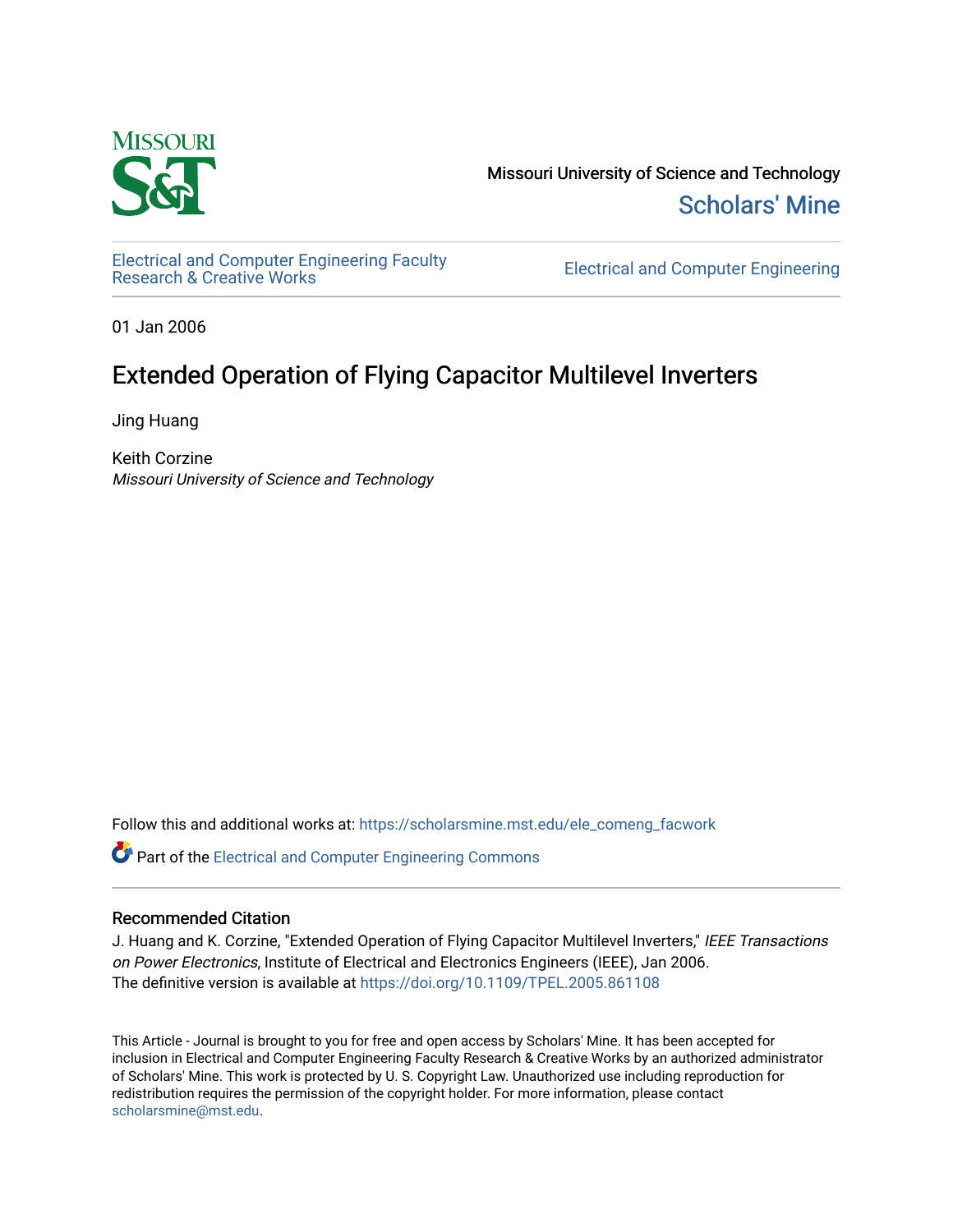# Extended Operation of Flying Capacitor Multilevel Inverters

Jing Huang*, Student Member, IEEE,* and Keith A. Corzine*, Member, IEEE*

*Abstract—***Recent research in flying capacitor multilevel inverters (FCMIs) has shown that the number of voltage levels can be extended by changing the ratio of the capacitor voltages. For the three-cell FCMI, four levels of operation are expected if the traditional ratio of the capacitor voltages is 1:2:3. However, by altering the ratio, the inverter can operate as a five-, six-, seven-, or eight-level inverter. According to previous research, the eight-level case is referred to as maximally distended (or full binary combination schema) since it utilizes all possible transistor switching states. However, this case does not have enough per-phase redundancy to ensure capacitor voltage balancing under all modes of operation. In this paper, redundancy involving all phases is used along with per-phase redundancy to improve capacitor voltage balancing. It is shown that the four- and five-level cases are suitable for motor drive operation and can maintain capacitor voltage balance under a wide range of power factors and modulation indices. The six-, seven-, and eight-level cases are suitable for reactive power transfer in applications such as static var compensation. Simulation and laboratory measurements verify the proposed joint-phase redundancy control.**

*Index Terms—***Converter, flying capacitor, inverter, multilevel, rectifier, voltage balancing.**

#### I. INTRODUCTION

**I** N RECENT years, there has been considerable development in multilevel power conversion, especially for application to medium-voltage drives. The flying capacitor multilevel inverter (FCMI) topology [\[1](#page-8-0)]–[[6\]](#page-8-0) is relatively new compared to the diode-clamped [\[7](#page-8-0)]–[[9\]](#page-8-0) and series H-bridge [\[10](#page-8-0)], [\[11](#page-8-0)] inverters. Although the FCMI is not as common, it has some distinct advantages over the diode-clamped topology including the absence of clamping diodes and the ability to regulate the flying capacitor voltages through redundant state selection even if the number of voltage levels is greater than three [\[5](#page-8-0)]. Unlike the series H-bridge inverter, isolated voltage sources are not required. Considering these advantages, the FCMI is finding many practical applications in industry [[2\]](#page-8-0).

The reason that capacitor voltage balancing is not an issue in the FCMI is that there are several conduction paths within each phase that can produce the same voltage levels. This per-phase redundancy can be used to choose the path with the best balancing characteristics at any point in time. It is possible to change the ratio of capacitor voltages and sacrifice this redundancy in order to improve the power quality by increasing the number of voltage levels [[3\]](#page-8-0). However, some of the

Digital Object Identifier 10.1109/TPEL.2005.861108



Fig. 1. Three-cell FCMI inverter topology (a-phase).

redundant states are then not available for capacitor balancing. Therefore, a tradeoff between power quality and capacitor voltage balancing can be established. In this paper, a three-cell flying capacitor inverter is used to exemplify this tradeoff. The typical four-level performance is extended to five-, six-, seven-, and eight-level. The loss in capacitor voltage balancing control is compensated by using joint redundancy involving all phases (in effect adjusting the common-mode line-to-ground voltage). It is shown that five-level operation can be used for motor drive applications, while six-, seven- and eight-level operation can be used for applications involving reactive power compensation.

#### II. EXTENDED FLYING CAPACITOR INVERTER

Fig. 1 shows one phase of the three-cell flying-capacitor inverter topology. For this inverter, each capacitor is charged to a different voltage and by changing the transistor switching states, the capacitors and dc source are connected in different ways and produce various line-to-ground output voltages. For the analysis presented herein, the line-to-ground voltage and capacitor currents are of interest. From the topology KVL and KCL equations, these quantities can be expressed as

$$
v_{ag} = (T_{a3})v_{dc} + (T_{a2} - T_{a3})v_{c2a} + (T_{a1} - T_{a2})v_{c1a} \quad (1)
$$

$$
i_{c1a} = (T_{a2} - T_{a1})i_{as} \tag{2}
$$

$$
i_{c2a} = (T_{a3} - T_{a2})i_{as}.
$$
\n(3)

Based on these fundamental equations, the line-to-ground voltage and capacitor currents can be determined for all combinations of transistor signals as shown in Table I.

Manuscript received July 14, 2004; revised April 4, 2005. This paper was presented at the IEEE Industry Applications Society Conference (IAS), Seattle, WA, October 3–7, 2004. Recommended by Associate Editor P. M. Barbosa.

The authors are with the Department of Electrical Engineering, University of Missouri, Rolla, MO 65409-0040 USA (e-mail: keith@corzine.net).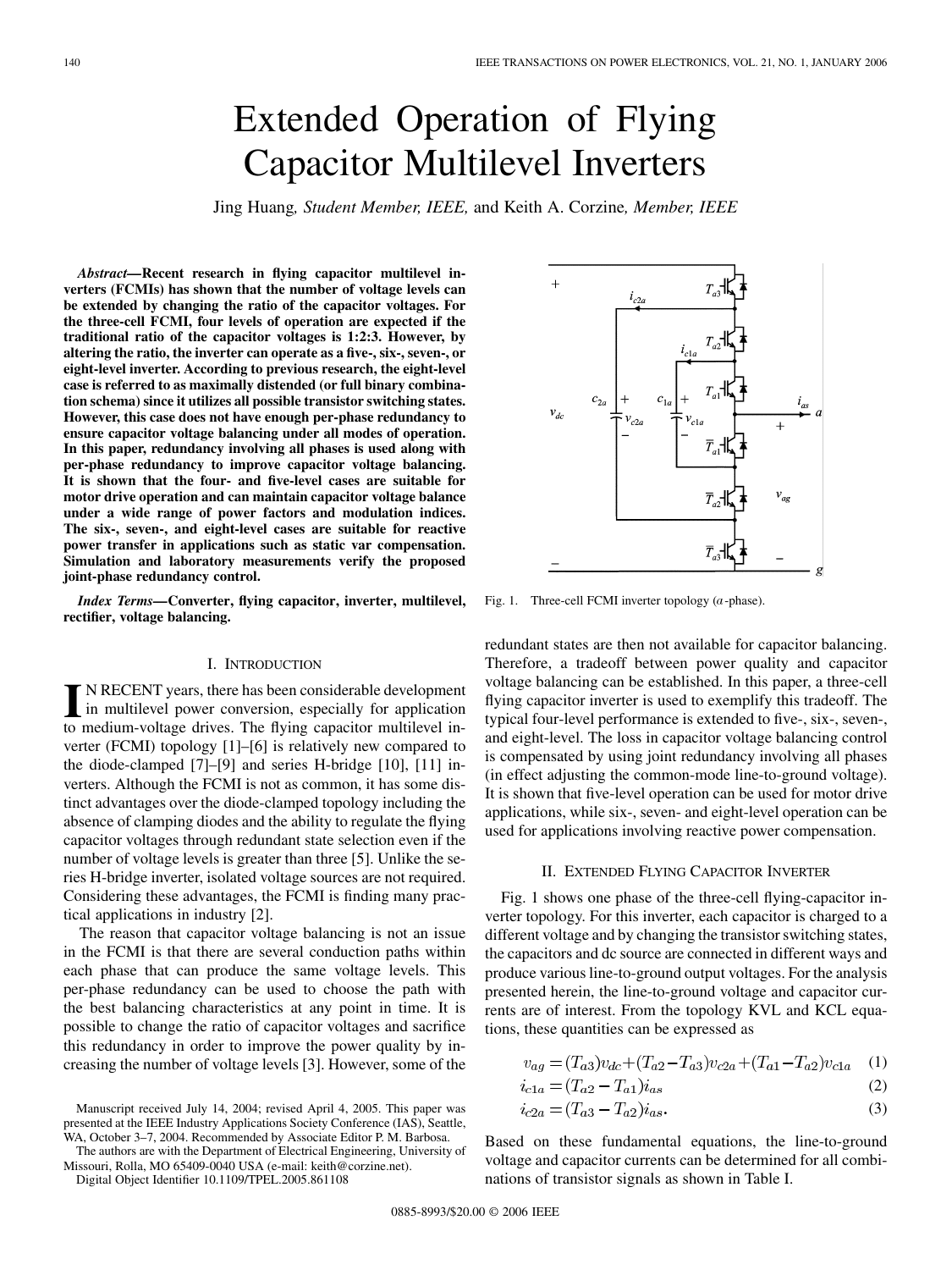TABLE I THREE-CELL FCMI OUTPUT VOLTAGES

| $T_{a1}$ | $T_{a2}$ | $T_{a3}$ | $v_{ag}$                         | $i_{c1a}$       | $i_{c2a}$ |
|----------|----------|----------|----------------------------------|-----------------|-----------|
| 0        | 0        | 0        | 0                                |                 |           |
| 0        |          |          | $Vdc - Vc2a$                     |                 | $i_{as}$  |
| 0        |          | 0        | $v_{c2a}$ - $v_{c1a}$            | i <sub>as</sub> | $-i_{as}$ |
| 0        |          |          | $v_{dc}$ - $v_{c1a}$             | i <sub>as</sub> |           |
|          | 0        | 0        | $v_{c1a}$                        | $-i_{as}$       |           |
|          | 0        |          | $v_{dc}$ - $v_{c2a}$ + $v_{c1a}$ | $-i_{as}$       | $i_{as}$  |
|          |          | 0        | $v_{c2a}$                        |                 | $-i_{as}$ |
|          |          |          | $v_{dc}$                         |                 |           |

TABLE II THREE-CELL FCMI OUTPUT VOLTAGES WITH DIFFERENT RATIOS

| $T_{a1}$    | $T_{a2}$ | $T_{a3}$ | E:2E:3E | E:2E:4E | E:3E:5E | E:3E:6E | E:3E:7E |
|-------------|----------|----------|---------|---------|---------|---------|---------|
| 0           | 0        | 0        | 0       |         |         |         |         |
| $\mathbf 0$ | 0        |          | E       | 2 E     | 2 E     | 3 E     | 4 E     |
| $\mathbf 0$ |          | $\theta$ | E       | E       | 2 E     | 2 E     | 2 E     |
| $\mathbf 0$ |          |          | 2E      | 3E      | 4 E     | 5 E     | 6 E     |
|             | 0        | $\theta$ | Е       | Е       | Е       | Е       | Е       |
|             | 0        |          | 2E      | 3 E     | 3 E     | 4 E     | 5 E     |
|             |          | $\bf{0}$ | 2E      | 2 E     | 3 E     | 3E      | 3E      |
|             |          |          | 3E      | 4 E     | 5 E     | 6 E     | 7 E     |
|             |          |          | four-   | five-   | six-    | seven-  | eight-  |
|             |          |          | level   | level   | level   | level   | level   |

As with other inverter topologies, the three-phase implementation involves three branches of the structure shown in Fig. 1 connected in parallel on the dc side and typically connected to a wye-configured load on the ac side. Since the load neutral may not be accessible, the line-to-line voltages may be of interest and can be expressed in terms of the line-to-ground voltage by [[3\]](#page-8-0)

$$
\begin{bmatrix} v_{ab} \\ v_{bc} \\ v_{ca} \end{bmatrix} = \begin{bmatrix} 1 & -1 & 0 \\ 0 & 1 & -1 \\ -1 & 0 & 1 \end{bmatrix} \begin{bmatrix} v_{ag} \\ v_{bg} \\ v_{cg} \end{bmatrix} . \tag{4}
$$

The load's line-to-neutral voltages can also be determined directly from the line-to-ground voltages using [[3\]](#page-8-0)

$$
\begin{bmatrix} v_{as} \\ v_{bs} \\ v_{cs} \end{bmatrix} = \frac{1}{3} \begin{bmatrix} 2 & -1 & -1 \\ -1 & 2 & -1 \\ -1 & -1 & 2 \end{bmatrix} \begin{bmatrix} v_{ag} \\ v_{bg} \\ v_{cg} \end{bmatrix}.
$$
 (5)

From Table I, it can be seen that the line-to-ground voltage depends on the values of  $v_{c1a}$ ,  $v_{c2a}$ , and  $v_{dc}$ . By changing the ratio of these voltages, it is possible to alter the number of voltage levels that the inverter can produce. This concept was previously introduced for the FCMI topology as well as combinational "hybrid" topologies [\[12](#page-8-0)], [[13\]](#page-8-0). Table II shows the line-to-ground voltage for several different dc voltage ratios. Therein, each column represents a different ratio listed as  $(v_{c1a}: v_{c2a}: v_{dc})$ , and examples of four-, five-, six-, seven-, and eight-level cases are shown. It should be pointed out that these are only a small collection of voltage ratios and other ratios exist which will yield four-, five-, six-, seven-, and eight-level operation. A computer simulation was performed considering every possible voltage ratio in order to determine which ratios are best in terms of capacitor voltage ripple and switching loss. Table II contains the set of ratios which had the best performance for the specific number of voltage levels.

From Table II, it can be seen that there is considerable redundancy for the four-level case; having three possibilities for



Fig. 2. Five-level triangle modulation.

both intermediate levels  $E$  and  $2E$ . Although the redundant states have the same output voltages, they have different effects in terms of the capacitor currents. Therefore, a straightforward choice can be made which will improve the capacitor balance situation when the  $E$  or  $2E$  level is required. For the five-level case, there is redundancy for all intermediate levels. However, it turns out that there is not enough redundancy to regulate the capacitor voltages. This problem will be solved by considering joint redundancy among all phases in a later section. As the number of voltage levels increases, the amount of redundancy goes down. For the eight-level case, each switching state has a unique voltage level and so there is no per-phase redundancy available.

#### III. MULTILEVEL VOLTAGE-SOURCE MODULATION

Voltage-source modulation can be accomplished in a multilevel inverter system using the sine-triangle method [[7\]](#page-8-0). The first step is to define duty cycles for each phase as [\[14](#page-8-0)], [[15\]](#page-8-0)

$$
d_a = \frac{1}{2} \left[ 1 + m \cos(\theta_c) - \frac{m}{6} \cos(3\theta_c) \right]
$$
 (6)

$$
d_b = \frac{1}{2} \left[ 1 + m \cos \left( \theta_c - \frac{2\pi}{3} \right) - \frac{m}{6} \cos(3\theta_c) \right] \tag{7}
$$

$$
d_c = \frac{1}{2} \left[ 1 + m \cos \left( \theta_c + \frac{2\pi}{3} \right) - \frac{m}{6} \cos(3\theta_c) \right]
$$
 (8)

where  $\theta_c$  is the electrical angle which could be related to commanded frequency  $f^*$  by

$$
\theta_c = \int_0^t 2\pi f^* dt \tag{9}
$$

and  $m$  represents the modulation index which has a range from 0 to 1.15 [[14\]](#page-8-0), [[15\]](#page-8-0). The three duty cycles are compared to a set of triangle waveforms to produce commanded switching states for each phase. As an example, Fig. 2 demonstrates the generation of the switching state for the  $a$ -phase. Therein, the  $a$ -phase commanded switching state  $s_a^*$  is the number of triangle waveforms that the duty cycle is above. Incidentally, in a digital signal processor (DSP) implementation, there is an alternate method of producing the switching states which uses state machine timers instead of triangle waveforms [[15\]](#page-8-0). The output of the modulator is input to a capacitor balancing control described in the following sections.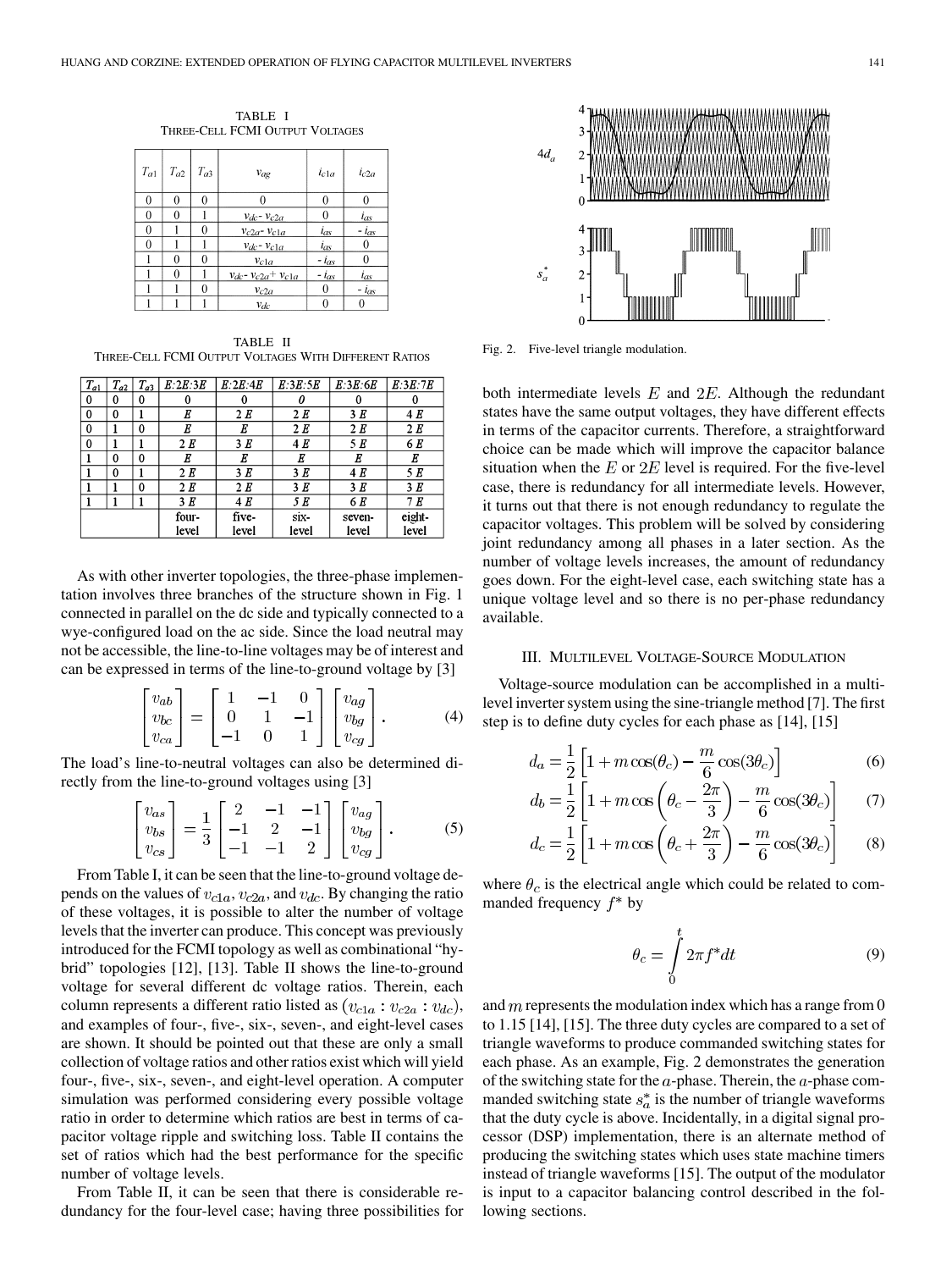#### IV. CAPACITOR VOLTAGE BALANCING METHOD

In order to obtain reasonable distinct multilevel output voltage results, the voltages on all six capacitors (two per phase) must be maintained at constant values. However, the load currents have different effects on the charging and discharging of the capacitors and will tend to unbalance the capacitor voltages. In this case, the redundant switching states become the key component for balancing the capacitor voltages.

Since there are several conduction paths within each phase which can produce the same voltage levels while having different capacitor charging characteristics, per-phase redundancy can be used to choose the path with the best balancing performance. However, according to Table II, as the number of achieved voltage levels increases, the number of available perphase redundant states decreases. In this case, incrementing or decrementing the switching states of all three phases  $s_a^*$ ,  $s_b^*$  and  $s_c^*$  can also be used to balance capacitor voltages since this results in changes in the zero-sequence line-to-ground voltage, which does not affect the load voltages according to (4) and (5). The concept behind this joint-phase redundant state selection (JRSS) method is that the line-to-ground voltages ( $v_{aa}, v_{ba}, v_{ca}$ ) of all phases may be changed simultaneously without affecting the load voltages since the terms that are common in all phases will cancel when looking at the line-to-neutral voltages  $(v_{as},$  $(v_{bs}, v_{cs})$  or line-to-line voltages ( $v_{ab}, v_{bc}, v_{ca}$ ). For example, the state involving  $(v_{ag} = 0, v_{bg} = E, v_{cg} = E)$  could be changed to  $(v_{ag} = E, v_{bg} = 2E, v_{cg} = 2E)$  or  $(v_{ag} = 2E, v_{bg} = 3E,$ ) or  $(v_{ag} = 3E, v_{bg} = 4E, v_{cg} = 4E)$ . Because the corresponding load voltages are the same for each of these cases, the selection of the appropriate joint state can improve the capacitor balancing situation. In this paper, two joint-phase redundant state selection algorithms are introduced as described in the following sections.

#### *A. On-Line Joint-Phase RSS*

In general, this JRSS algorithm works as follows. For any desired three phase switching states  $s_a^*$ ,  $s_b^*$  and  $s_c^*$ , all available redundant states, which can produce the same load voltages are evaluated and compared. These states include joint-phase redundant states and per-phase redundant states. The number of joint-phase redundant states  $N_{\text{JRSS}}$  can be expressed by

$$
N_{\text{JRSS}} = n - \left[ \text{MAX} \left( s_a^*, s_b^*, s_c^* \right) - \text{MIN} \left( s_a^*, s_b^*, s_c^* \right) \right] \tag{10}
$$

where  $n$  is the number of voltage levels. The first joint-phase redundant state to be considered can be obtained from

$$
s_{Jx}^* = s_x^* - \text{MIN}(s_a^*, s_b^*, s_c^*)
$$
 (11)

where x is the phase  $(a, b, or c)$ . The other states are obtained by adding 1 to all three phases until all redundant states are evaluated. The number of per-phase redundant states  $N_{PRSSx}$ is related to the ratio of the capacitor voltages. Table III shows an example in a five-level inverter when the capacitor voltage ratio is set to 1:2:4.

Each combination of redundant states will be evaluated in the following way. First, assuming that phase currents do not change during one DSP switching period  $T_s$  (which is valid when the switching frequency is high), each switching period can be split

TABLE III NUMBER OF PER-PHASE REDUNDANT STATES IN A FIVE-LEVEL INVERTER (1:2:4)

| *<br>$S_{\alpha}$ | $N_{PRSSa}$ | $(T_{a1}T_{a2}T_{a3})$ |
|-------------------|-------------|------------------------|
|                   |             | (000)                  |
|                   |             | (010), (100)           |
|                   |             | (0 0 1), (1 1 0)       |
|                   |             | (011), (101)           |
|                   |             |                        |

into four windows [[15\]](#page-8-0). The predicated capacitor voltage change during one window time can be calculated as

$$
\Delta v_{cyx} = \frac{i_{cyx} \cdot t_{\text{window}}}{C_y} \tag{12}
$$

where x is the phase  $(a, b, or c)$ , y is the capacitor (1 or 2),  $t_{\text{window}}$  is the time for one window. The capacitor currents  $i_{\text{c}yx}$ are determined from phase current sensors and the inverter switching path according to (2) and (3). The predicted capacitor voltages for the next window are determined as

$$
\tilde{v}_{cyx} = v_{cyx} + \Delta v_{cyx}.\tag{13}
$$

The square error for each potential state is evaluated by comparison to ideal voltages as

$$
\varepsilon = \sqrt{\sum_{x=a}^{c} \sum_{y=1}^{2} (v_{cyx}^* - \tilde{v}_{cyx})^2}
$$
 (14)

and the state with the least error is chosen. This process is repeated and (12)–(14) are evaluated every time when the commanded switching states are changed. Fig. 3 shows the detailed flow chart of implementation. This algorithm minimizes the error between capacitor voltages and their ideal values, and thus gives the best possible choice to improve the overall balancing of voltages of the six capacitors.

#### *B. Look-Up Table Joint-Phase RSS*

This algorithm follows multilevel modulation by a redundant state selection table for capacitor voltage balancing. The procedure of how to form this table is similar with the on-line JRSS method except the evaluation part.

The inputs (address) of the table are the commanded switching states from the modulator as well as digital flags representing the state of the system. This method requires that the direction of the three-phase load currents be known. Then the direction of capacitor currents can be determined considering transistor switching state according to (2) and (3). Let  $F_{iyx}$  represent the capacitor current direction flag, which equals to 1 for positive current and 0 for negative current. These flags are used to determine whether a choice is improving or impairing the capacitor balancing situation. Let  $F_{vux}$  represent the capacitor voltage flag, which is defined as

$$
F_{vyx} = \begin{cases} 1, & v_{cyx} \ge v_{cyx}^* \\ 0, & v_{cyx} < v_{cyx}^* \end{cases} \tag{15}
$$

to show if the capacitor is overcharged or undercharged.

Since there are two capacitors in one phase, for each switching state, its overall effect on six capacitors should be considered. To take into account different balancing effects on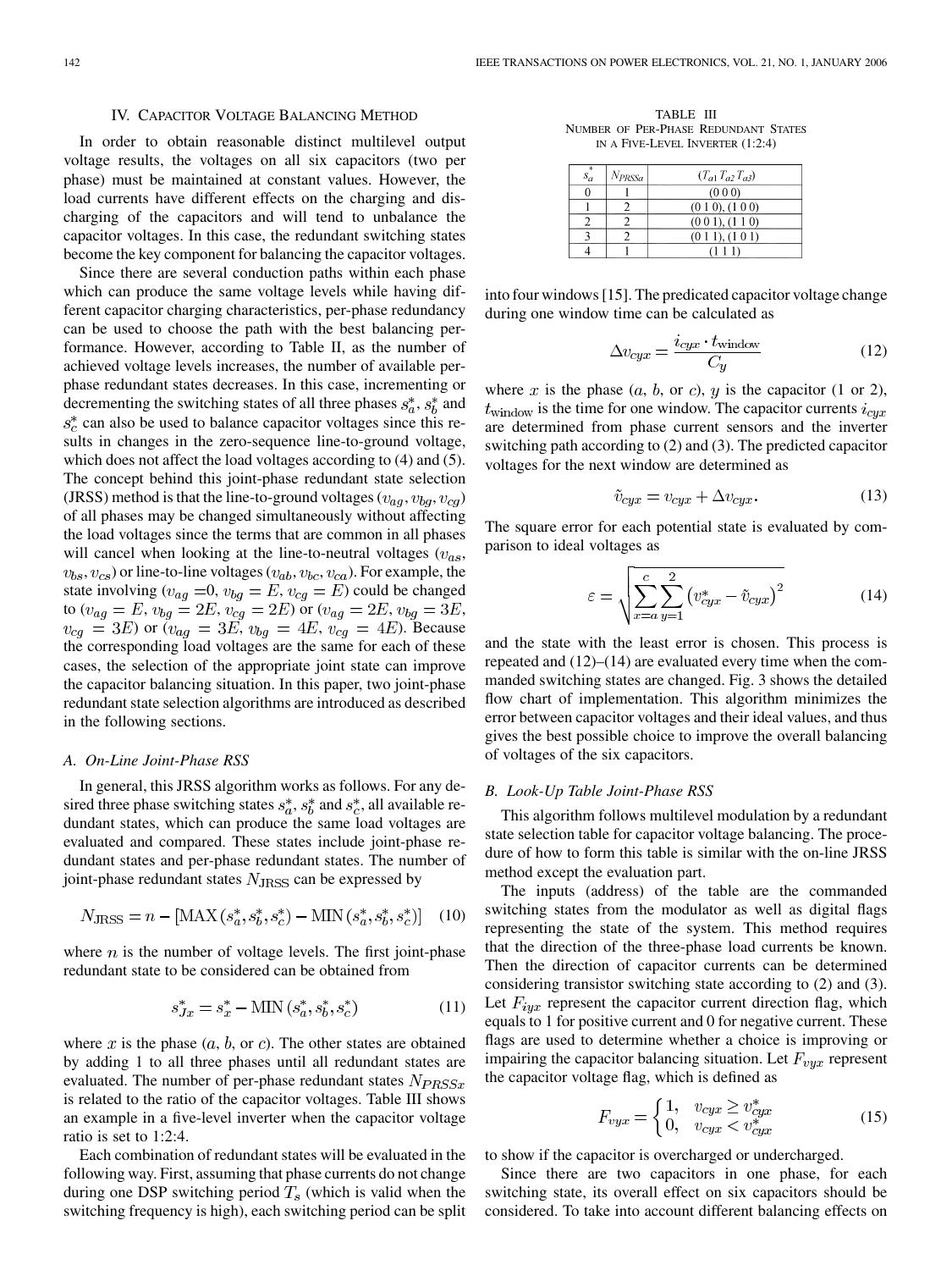

Fig. 3. Flow chart of on-line joint-phase RSS method.

all the capacitors, four more flags are used. The same-phase capacitor priority flag  $F\Delta_{cx}$  tells which one of the two capacitors in the same phase need to be balanced first defined as

$$
F\Delta_{cx} = \begin{cases} 0, & \frac{ABS(v_{c1x} - v_{c1x}^*)}{v_{c1x}^*} \ge \frac{ABS(v_{c2x} - v_{c2x}^*)}{v_{c2x}^*} \\ 1, & \frac{ABS(v_{xc1} - v_{xc1}^*)}{v_{c1x}^*} < \frac{ABS(v_{c2x} - v_{c2x}^*)}{v_{c2x}^*}. \end{cases} \tag{16}
$$

Herein, relative deviations were used because the goal of the capacitor voltage balancing was to keep the capacitor voltages close to their nominal values. However, absolute deviations can also be used where the capacitors are treated equally for the same amount of voltage deviations. The all-phase capacitor priority flag  $Ind\Delta_c$  tells which capacitor in six capacitors should be balanced first, and is determined by choosing the one capacitor with the maximum voltage deviation.

With the desired switching states and all the above flags available, a balancing performance priority is chosen to describe the capacitor charging and discharging characteristics of each state. The following principles are employed.



Fig. 4. Maximum power factor versus number of levels.

- If the capacitor current direction is positive (out of capacitor) and the capacitor is overcharged, this redundant state will help regulate the capacitor voltage. Similarly, if the current direction is negative and the capacitor is undercharged, the redundant state will also help regulate the capacitor voltage. These redundant states will be given a high priority  $P_h$ .
- When the capacitor current tends to unbalance the capacitor voltages, a low priority of  $P_l = 0$  will be provided.
- When the capacitor current is zero, a medium priority  $P_m$ is given.

In order to reduce the size of the table and simplify implementation, the algorithm can be divided into two steps. The first step focuses on the capacitor which should be balanced first of all six capacitors, with the current direction flag and capacitor voltage flag of this capacitor. From all possible redundant states considering joint-phase redundant states, the one which can help balancing best by the above principle is chosen. If there are two possibilities with the same effect on balancing, the one which can help the other capacitor in the same phase is chosen. After obtaining the redundant states for this phase, the redundant states for the other two phases are easy to find.

With the updated switching states, the conduction paths for transistor can be determined by considering only per-phase redundant states. The flag  $F\Delta_{cx}$  tells which one of the two capacitors in each phase has a higher priority. Different values of  $P_h$  and  $P_m$  are assigned to capacitors of high and low priorities. For high priority capacitors,  $P_h = 6$  and  $P_m = 3$ , while for low priority capacitors,  $P_h = 2$  and  $P_m = 1$ . The value of  $P_l$  is always 0.

The performance index for each per-phase redundant state can then be calculated as the sum of priority indices  $(P_h, P_m, \ldots, P_m)$ or  $P_l$ ) of the two capacitors in the same phase. The switching state with the highest performance priority is then selected. The performance indices for each switching state in all possible situations are pre-calculated and compared so that the best state can be obtained directly from a table based on the digital flags.

#### *C. Operating Modes of the Distended FCMI*

The proposed algorithms were evaluated through detailed simulation. The JRSS method works better for lower modulation indices since that leads to more available joint states. As a worst-case analysis, consider the results of Fig. 4. Therein, the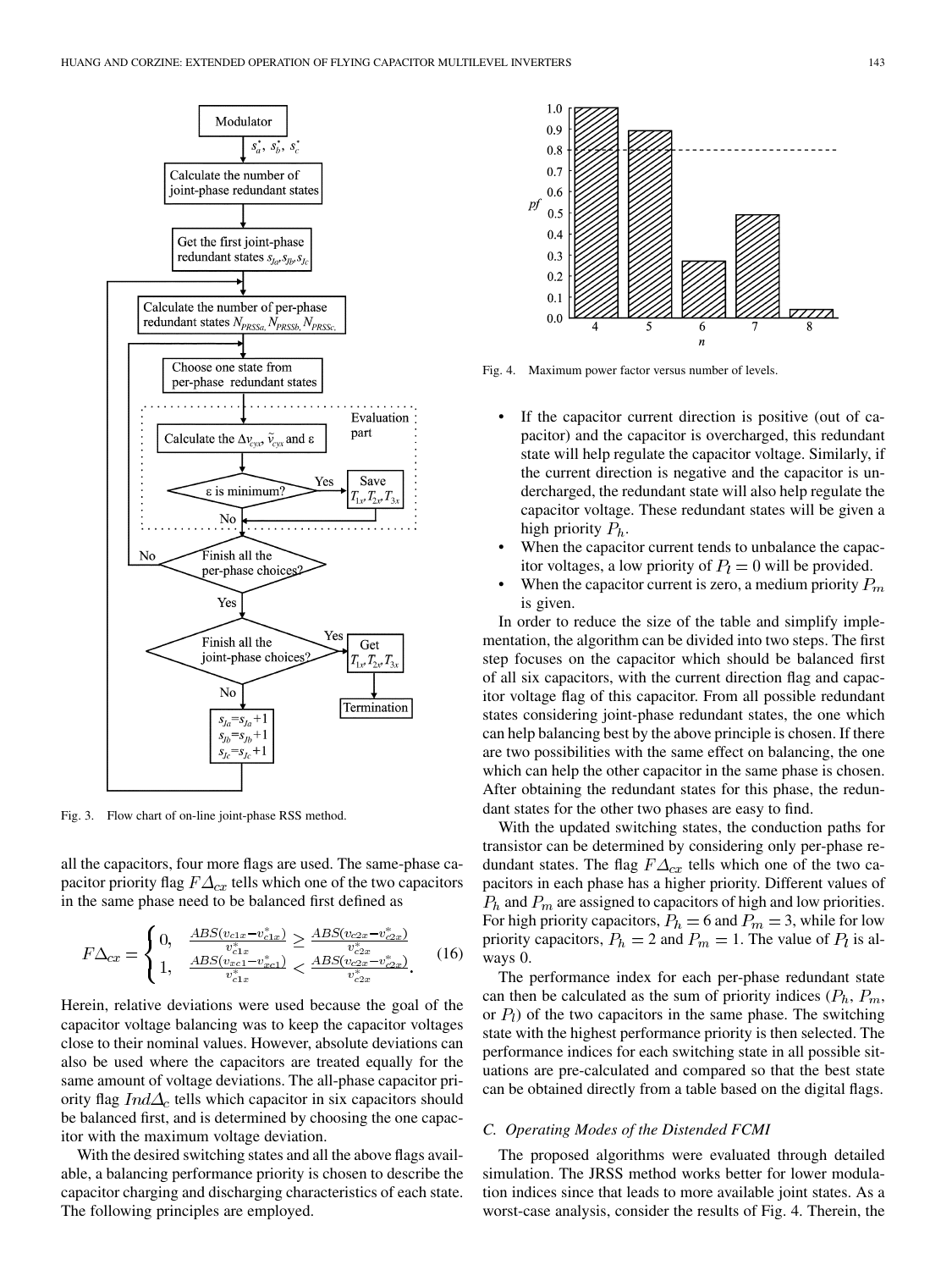modulation index is set to a maximum and the maximum power factor (without loosing capacitor voltage balance) is shown for the various numbers of levels for the three-cell FCMI. From Fig. 4, it can be seen that the four-level case will maintain balance under all circumstances. The five-level will work for power factors up to 0.89 lagging. This makes the five-level suitable for motor drives where the power factor is typically below 0.8 lagging at full modulation index. For six- seven- and eight-level operation, capacitor voltage balance is only possible for lower power factors. In this case, this performance is only achievable for reactive power applications such as static var compensation.

#### V. PROPOSED INVERTER PERFORMANCE

In this section, the extended FCMI inverter operation is compared to the traditional FCMI operation in terms of switching losses, commanded common-mode voltage, and capacitor size. Advantages and limitations of the proposed scheme are evaluated using detailed computer simulation.

#### *A. Switching Losses*

The traditional flying-capacitor multilevel inverter employs three cells to produce four output voltage levels. With the same number of cells, the proposed control can extend the operation to produce five, six, seven, and even eight levels, while keeping the capacitor voltages balanced. With more voltage levels, the system total harmonic distortion (THD) and output filter size can be greatly reduced, which results in more compact system design and lower costs. The number of levels is extended by changing the voltage ratio which means that the device voltage pairs will have different voltages (whereas all devices block the same voltage when the traditional voltage ratio is used). Besides the different voltage ratings, the proposed control uses joint-phase RSS instead as well as per-phase RSS (whereas the traditional control uses only per-phase RSS). The use of per-phase and joint-phase redundant state selections for capacitor balancing makes the commutations between adjacent levels require more than one single device pair so the switching pattern is not optimized for minimal switching losses. To compare the switching losses of the proposed control to the traditional method five-level inverter system was used in the base simulation. The inverter was simulated using 1200-V, 50-A IBGT/diode dual modules which have the properties  $V_{ce,sat}$  = 3.3 V,  $V_{d, sat} = 3.0$  V,  $E_{on} = 6.94$  mJ,  $E_{off} = 8.72$  mJ, and  $E_{rr}$  = 3.33 mJ, and 600-V, 50-A IBGT/diode dual modules which have the properties  $V_{ce,sat}$  = 2.8 V,  $V_{d,sat}$  = 3.0 V,  $E_{on} = 1.36$  mJ,  $E_{off} = 3.14$  mJ, and  $E_{rr} = 0.429$  mJ. The dc voltage was set to 1200-V and the PWM clock frequency was set to 5 kHz. An  $R-L$  load was placed on the inverter operating with 40-kVA, 32-kW, and 60-Hz. Both the traditional four-cell FCMI and the proposed three-cell FCMI with voltage ratio of 1:2:4 simulated. The results showed that the switching losses increase from 83-W to 113-W when using the proposed control. It can be seen that a small amount of switching losses are sacrificed in order to balance the flying capacitors. However, due to the absence of one pair of transistors, the conduction losses decreased from 435-W to 309-W. Overall the efficiency of proposed method is slightly higher that the efficiency of traditional method.

TABLE IV INDUCTION MACHINE RATINGS AND PARAMETERS

| $poles = 4$            | $phases = 3$                      |
|------------------------|-----------------------------------|
| $V_{LL,rated}$ = 230 V | $I_{L,rated} = 12.5 \text{ A}$    |
| $f_{rad} = 60$ Hz      | $pf_{rated} = 0.75$               |
| $P_{rad} = 3.7$ kW     | $\omega_{rm,rated}$ = 183.2 rad/s |
| $r_s = 0.21 \Omega$    | $L_k$ = 1.43 mH                   |
| $r_r' = 0.113 \Omega$  | $L_{h}$ ' = 2.58 mH               |
| $M = 36$ mH            |                                   |

#### *B. Commanded Common-Mode Voltage*

The traditional FCMI control utilizes per-phase RSS for capacitor voltage balancing and is therefore invariant to the commanded common-mode line-to-ground voltage. For the simulation and lab experiments in the sections below, a third harmonic commanded voltage is used, as per (6)–(8), so that the maximum modulation index may be commanded in the modulator. However, the JRSS method alters the common-mode line-to-ground and it ultimately depends on the capacitor voltage balancing. This brings up the question of whether the commanded common-mode voltage will affect the states which are selected by the JRSS method and in turn affect the capacitor voltage balancing. To investigate this possibility several common-mode voltages were simulated in the modulator including continuous SPWM method and discontinuous DPWM1, DPWM2, DPWM3, DPWMMIN, DPWMMAX methods [\[16](#page-8-0)]. Through these detailed simulations, it was found that there was no significant differences in capacitor voltage balancing, capacitor voltage ripple, or switching losses using various common-mode voltages.

#### *C. Capacitor Size*

A detailed simulation was used to compare the capacitor size of the proposed inverter with that of a traditional FCMI. For a base comparison, the five-level case was chosen. The traditional solution uses a four-cell FCMI structure with dc voltage ratios of (1:2:3:4) whereas the extended FCMI uses a threecell structure with a dc voltage ratio of (1:2:4). In this study, the total dc voltage was set to 600-V and the dc link capacitor was set to 750  $\mu$ F (a typical size considering the ac load current). By selecting standard sizes, the traditional method uses 1000- $\mu$ F 150-V, 470- $\mu$ F 300-V, and 330- $\mu$ F 450-V capacitors per phase in order to ensure each capacitor has a voltage ripple of less than 2%. The proposed method requires a  $1000-\mu$ F 150-V and a 1500- $\mu$ F 300-V capacitor in each phase to ensure the same voltage ripple. According to the datasheets, the traditional method requires flying capacitors that have a volume of 97.1% of the dc link capacitance whereas the proposed method uses flying capacitors with a volume of 171.9% of the dc link capacitor. This increase in capacitor volume comes from an increase in the rms current due to the JRSS switching. Another aspect to consider is that the proposed method uses six IGBTs instead of eight. When the volume of the added IGBTs is considered, the proposed method has a slightly smaller volume and the overall cost is roughly the same. Furthermore, the added IGBTs in the traditional method will also require added heat sinks and added gate drive circuitry.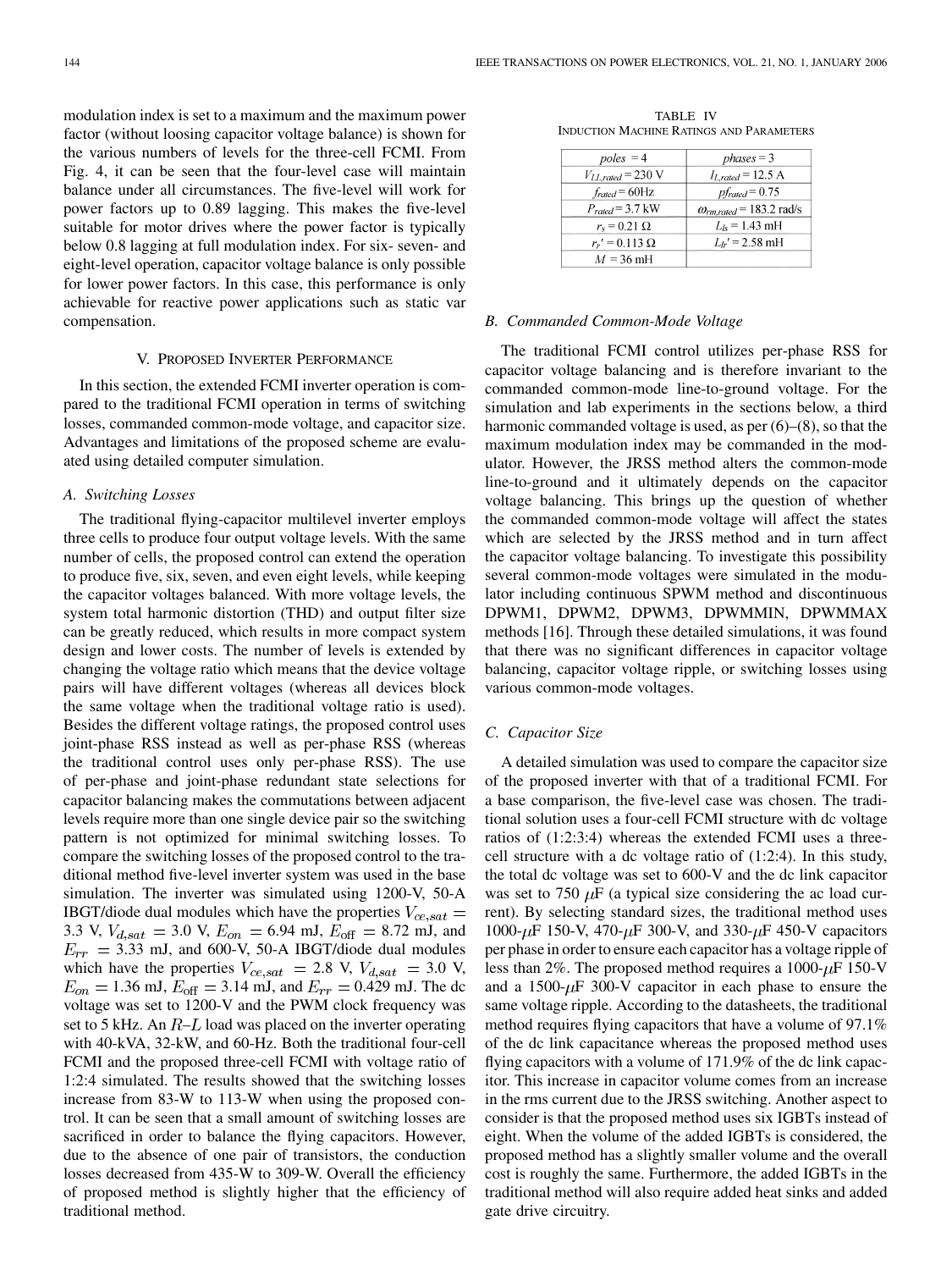

Fig. 5. Five-level steady-state operation.

#### VI. COMPUTER SIMULATION RESULTS

#### *A. Steady-State Study*

A computer simulation has been created to verify the proposed method. In this simulation, a three-phase induction motor with parameters [\[17](#page-8-0)] showed in Table IV is connected to the inverter as a load. The dc voltage is set to  $v_{dc} = 200$  V. The capacitance values of the capacitors are  $C_{1x} = C_{2x} = 3300 \mu F$ and the commanded fundamental frequency  $f^*$  is 60 Hz.

For the first study, the ratio of capacitor voltages is set to 1:2:4 to obtain five level steady-state operation. The modulation index is near maximum value 1.14. The motor runs with commanded rotor speed of 186.6 rad/s and a load torque of  $8 N \cdot m$ . Fig. 5 shows the capacitor voltage deviations, capacitor voltages  $v_{c1a}$ ,  $v_{c2a}$ , a-phase line-to-ground voltage  $v_{ag}$ , line-to-line voltage



Fig. 6. Eight-level steady-state operation.

 $v_{ab}$  and motor current  $i_{as}$ , As can be seen, capacitor voltages are maintained at a fairly constant level with  $v_{c1a} = 50$  V and  $v_{c2a} = 100$  V, which satisfies the ratio requirement. The capacitor voltage deviations jump around 0 V, the voltage ripple for each capacitor is around 2%. The capacitor voltage balance can also be seen in that the line-to-ground voltage has five distinct levels. The effect of JRSS is seen in the bus clamping of the line-to-ground voltage  $v_{aq}$  to the highest and lowest levels. However, since the line-to-ground voltages of the other phases are also changed at the same time, the line-to-line voltages are not affected. From the line-to-line voltages, the effective ninelevel waveform can be seen (four positive levels, four negative levels, and one zero-level). Also, the resulting sinusoidal current lags the output voltage by  $41^\circ$  making the power factor  $pf = 0.75$ . The last traces in Fig. 5 are the common-mode (line to dc link midpoint) voltages for the extend FCMI and a traditional FCMI operating under the same conditions. By comparison, it can be seen that the extended FCMI has the same common-mode voltage level steps, but at a higher frequency due to JRSS capacitor voltage balancing. This is a drawback of the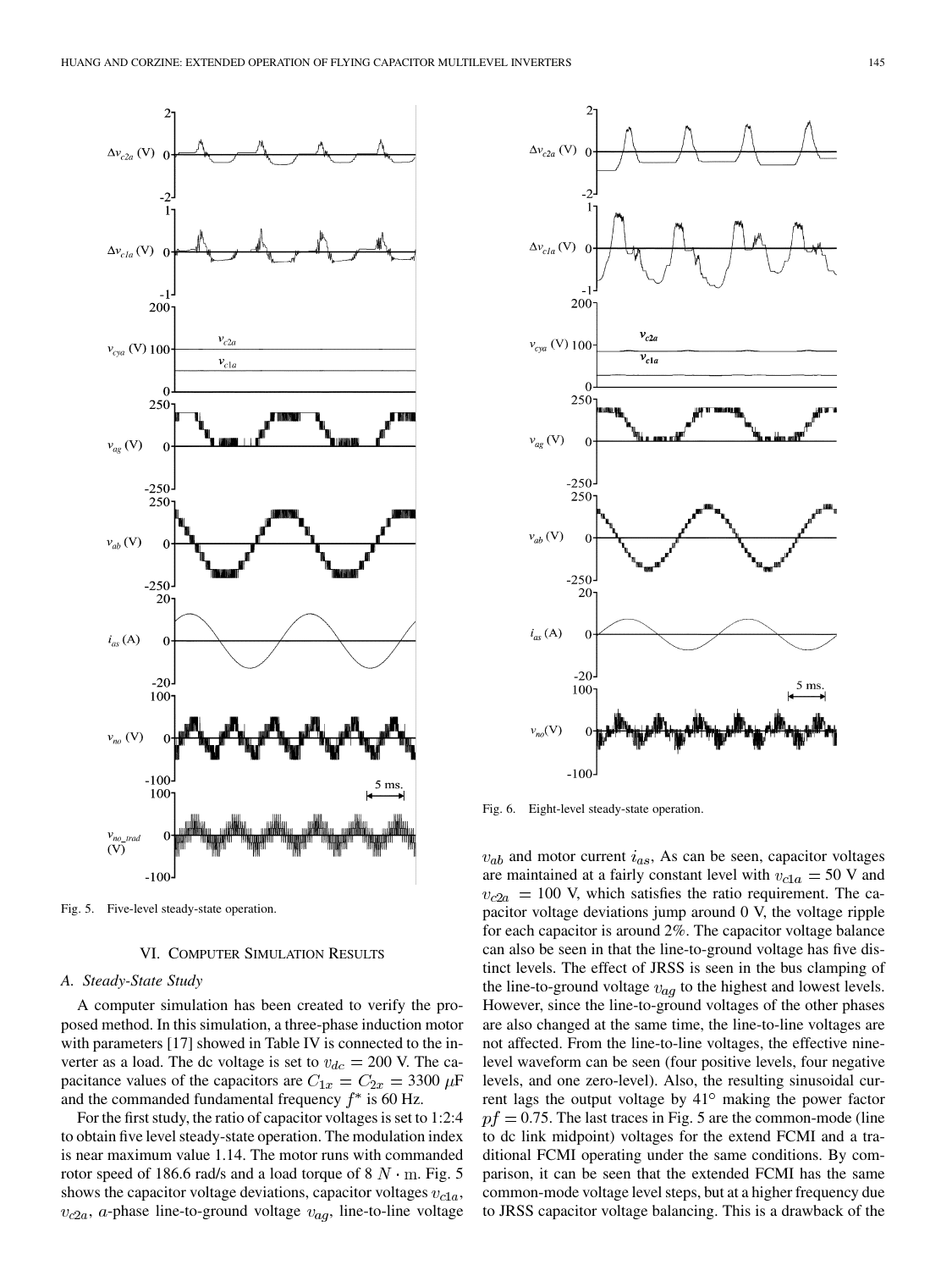

Fig. 7. Five-level dynamic motor drive operation.

proposed method since higher frequency common-mode voltages could lead to higher frequency common-mode currents.

Fig. 6 shows eight-level operation with the same variables as the five-level operation study. In this case, the ratio of capacitor voltage is set to 1:3:7, which corresponds the capacitor voltage  $v_{c1a} = 28.6$  V and  $v_{c2a} = 85.7$  V shown in the figure. To lower the power factor, the induction motor speed was set to the no-load value of 188.5 rad/s. Again, capacitor balance is evident considering the even levels of  $v_{ag}$  and  $v_{ab}$ . The line-to-ground voltage  $v_{aq}$  demonstrate the effectiveness of the redundant state selection. The line-to-line voltage  $v_{ab}$  waveform exhibits high power quality with fifteen voltage levels. The current lags the output voltage by approximately  $90^\circ$  since the slip is set close to 0.

#### *B. Dynamic Studies*

Motor drive operation performance is shown in Fig. 7. Therein, the three-cell FCMI inverter with a 1:2:4 voltage ratio drives an induction motor with vector control and an outer speed loop [\[18](#page-8-0)]. At the beginning of this dynamic study, the motor speed and load torque are set to zero. Two seconds later, after the machine flux has built up, the speed command is ramped up to 186.6 rad/s. A step change in load from 0 to 8  $N \cdot m$  is applied at 4.5 s, and then the commanded speed is lowered to zero with the load on the motor. All the other operating



Fig. 8. Five-level inverter implementation.

conditions are the same as in the steady-state operation study. In this study, capacitor voltages  $v_{c1a}$ ,  $v_{c2a}$ , torque  $T_e$ , motor speed  $\omega_{rm}$ , current  $i_{as}$ , and modulation index m are shown. As can be seen, the redundant state selection regulates the capacitor voltages. The motor speed  $\omega_{rm}$  waveform follows the commanded speed. The torque, speed, and capacitor voltages all indicate good balance throughout this dynamic study as the modulation index and power factor change over a wide range.

#### VII. LABORATORY VALIDATION

In order to validate the proposed concept, a three-cell fivelevel FCMI inverter was constructed in the laboratory. Fig. 8 shows a block diagram of how the balancing algorithm was implemented. The modulation is programmed in a DSP which generates the desired switching states, as described above, which are labeled  $s_a^*$ ,  $s_b^*$ , and  $s_c^*$ . Analog-to-digital conversion is performed on the phase current and capacitor voltages in order to determine the current direction and capacitor voltage flags. This information along with the desired switching state forms the address of the desired state in the redundant state selection table. Redundant states were calculated off-line and programmed into a complex programmable logic device (CPLD).

The ratio of the capacitor and dc source voltages was set to 1:2:4. A 3.7-kW induction motor with the same parameter in steady-state study was used as a load. The dc voltage  $v_{dc}$ was supplied from an isolated rectified three-phase source. All the other operation conditions are the same as in the five-level steady-state simulation study. Also, the same variables as in the five-level steady-state simulation study are shown in Fig. 9 for comparison. As can be seen, the voltages and currents exhibit typical five-level inverter performance. The laboratory results showed that the capacitor voltages can be regulated at  $v_{c1a} =$ 50 V and  $v_{c2a} = 100$  V. At steady state, the power factor of the machine was 0.753 lagging with 2.73-kW input power. The low frequency harmonics seen in the current waveform were due to induction motor saturation. Since the devices used in the simulation study do not take the drop voltages into account, there were minor discrepancy between the line-to-ground voltage and line-to-line voltage of the simulation and laboratory results.